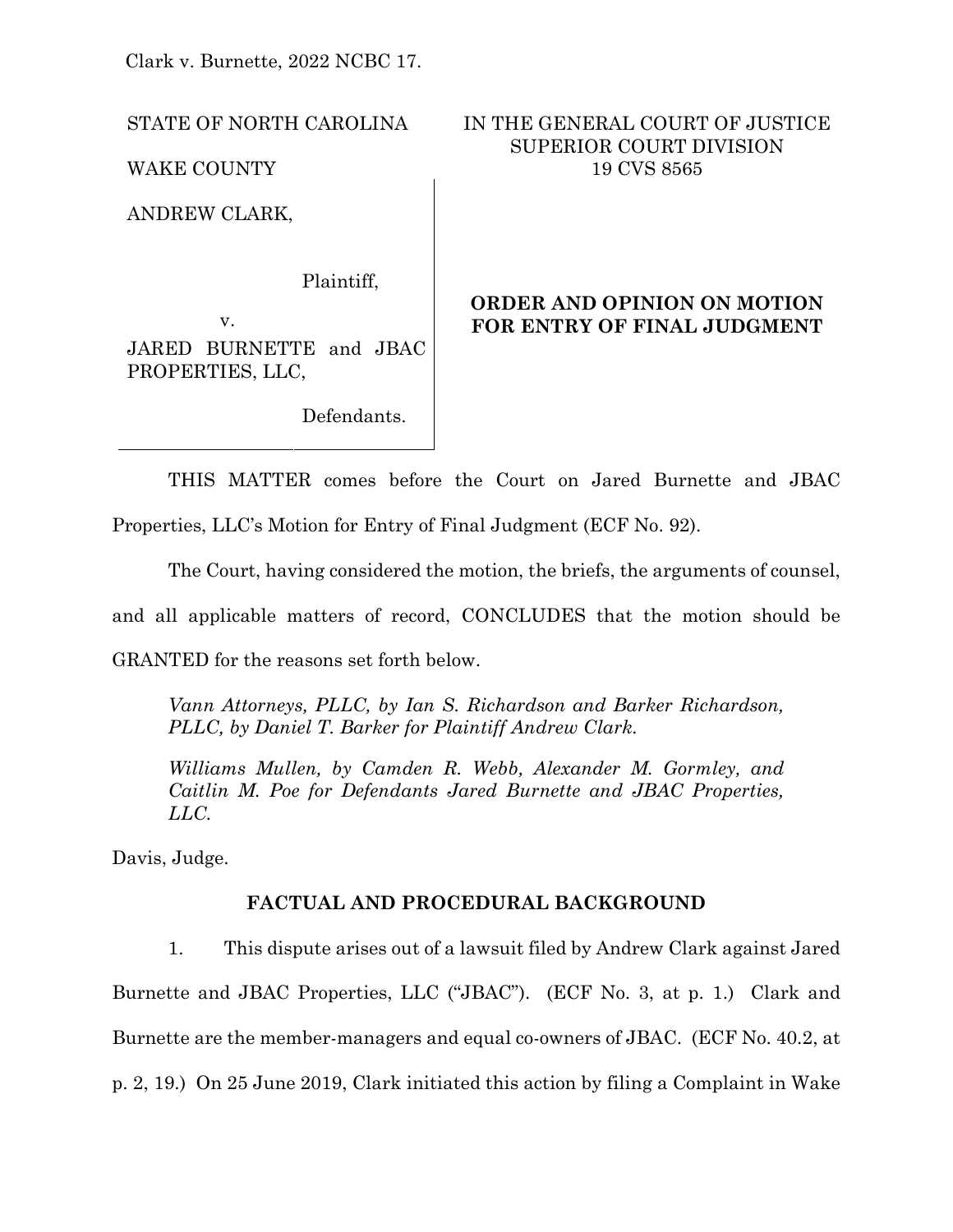County Superior Court in which he asserted the following claims: breach of contract against Burnette; declaratory judgment against Burnette and JBAC; quantum meruit against Burnette; and judicial dissolution of JBAC pursuant to N.C.G.S. § 57D-6-02. (ECF No. 3, at pp. 5–10.)

2. On 26 July 2019, this action was designated a mandatory complex business case and was assigned to the Honorable Gregory P. McGuire. (ECF Nos. 1, 2.)

3. After suit was filed, Burnette initially sought—pursuant to JBAC's Operating Agreement and the North Carolina Limited Liability Company Act ("LLC Act")—reimbursement for fees he had paid in connection with JBAC's defense of this lawsuit and advancement of funds for his own defense. (ECF No. 65, at p. 6.) However, Clark refused to consent to the use of JBAC funds for the provision of a defense to either JBAC or Burnette in this lawsuit. (ECF No. 65, at p. 6.)

4. On 11 March 2020, Burnette and JBAC filed an Amended Answer and Counterclaim. In the counterclaim, Burnette sought to establish his right to "reimbursement and indemnification from JBAC for any payment made and any judgment, settlement, penalty, fine, or other cost, including attorneys' fees, incurred in the course of this litigation." (ECF No. 29, at pp. 11–12.)

5. Burnette and JBAC filed a Motion for Summary Judgment on 10 June 2020 with regard to his counterclaim. (ECF No. 38.) On 2 December 2020, Judge McGuire entered an order and opinion (the "Summary Judgment Order") granting the motion, concluding that "[u]nder the Operating Agreement, Burnette [was]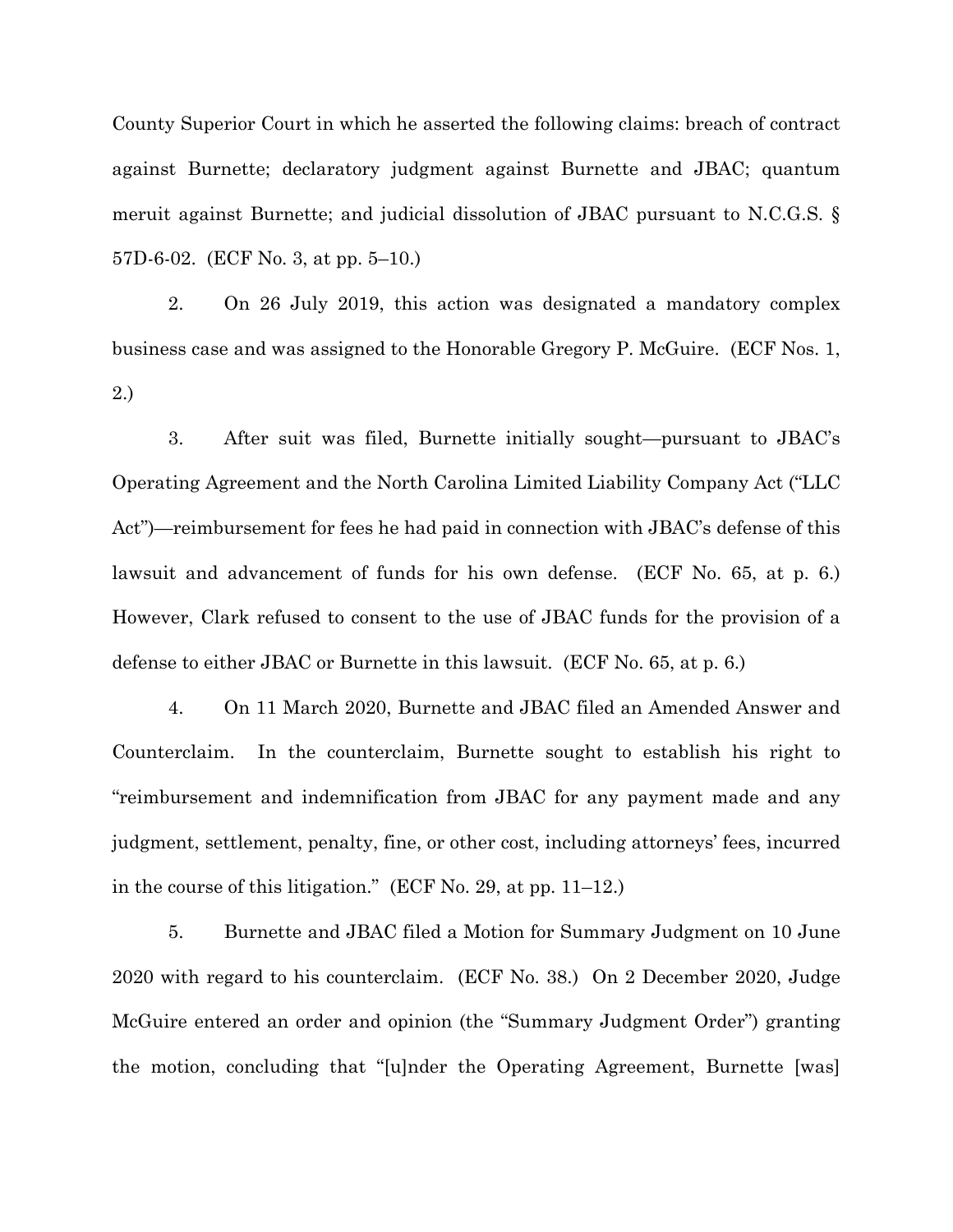entitled to indemnification to the extent required under and permitted by N.C.G.S. §

57D-3-31(a)." (ECF No. 65, at p. 20.)

6. Specifically, Judge McGuire concluded as follows:

There is no dispute that Burnette, as a manager of JBAC, would be entitled to indemnification under the Operating Agreement to the extent required under and permitted by N.C.G.S. § 57D-3-31 if he is wholly successful on the merits or otherwise in his defense of the claims against him in this lawsuit. Therefore, the Court concludes that to the extent it seeks a declaration that the Operating Agreement entitles Burnette to indemnification to the extent required under and permitted by N.C.G.S. § 57D-3-31(a), the Motion for Summary Judgment should be GRANTED.

Finally, the Motion for Summary Judgment does not raise, and the Court makes no determination in this Order and Opinion regarding the proper procedure for, submitting requests for payment of advancements or reimbursement, the type of legal expenses or the particular work performed by counsel for which Burnette should be advanced or reimbursed, or the specific amounts to be paid for advances or reimbursements.

(ECF No. 65, at p. 19.)

7. Judge McGuire further directed the parties to

confer and in good faith attempt to agree on: (a) the amount of advanceable expenses incurred by Burnette to date and on a procedure for payment of future advancement requests, and (b) the amount of reimbursable expenses incurred to date by Burnette on behalf of JBAC and on a procedure for payment of future reimbursement requests. On or before December 30, 2020, the parties shall report to the Court, via email to the clerk assigned to this matter, regarding their attempts to reach agreement and any outstanding disputes.

(ECF No. 65, at pp. 20–21.)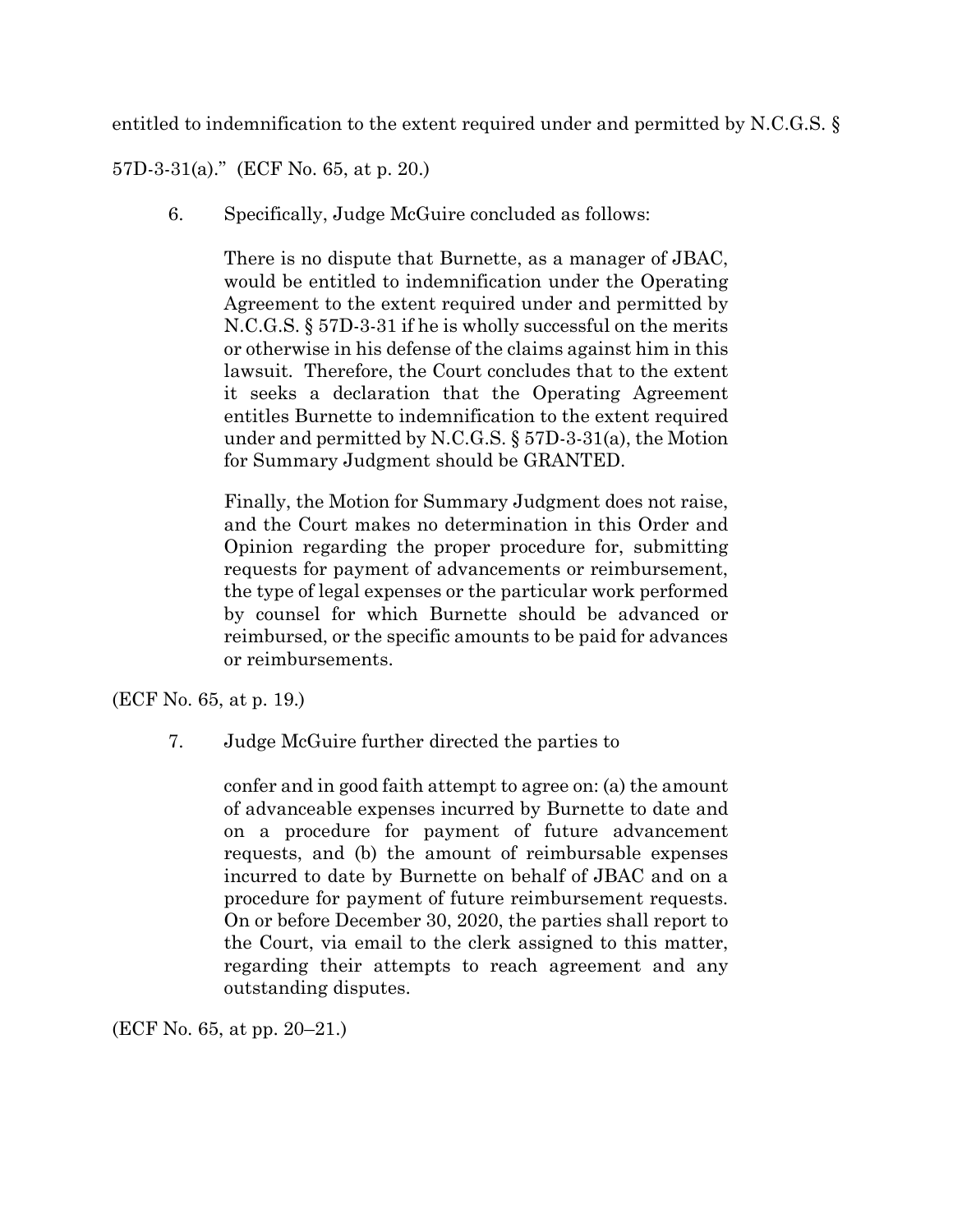8. After both parties subsequently moved for summary judgment on Clark's claims, the Court issued an order and opinion on 29 April 2021. (ECF No. 75.) Judge McGuire denied Clark's motion for summary judgment on his judicial dissolution claim and granted summary judgment in Burnette's favor on Clark's claims for breaches of the Operating Agreement and unjust enrichment. (ECF No. 75, at pp. 36–37.) The Court also entered summary judgment in Burnette's favor on numerous aspects of Clark's declaratory judgment claims. (ECF No. 75, at pp. 34– 36.)

9. This case was re-assigned to the undersigned on 1 July 2021. (ECF No. 80.)

10. On 14 July 2021, Clark filed a voluntary dismissal without prejudice pursuant to N.C. R. Civ. P.  $41(a)(1)$  on all of his remaining claims. (ECF No. 82.)

11. Burnette filed the present motion on 10 January 2022 seeking a final judgment from the Court setting out the precise sums to which Burnette is entitled to indemnification. (ECF No. 92.)

12. The motion came before the Court for a hearing on 8 March 2022 and is now ripe for decision.

#### **ANALYSIS**

13. The LLC Act provides in pertinent part as follows:

(a) An LLC shall indemnify a person who is wholly successful on the merits or otherwise in the defense of any proceeding to which the person was a party because the person is or was a member, a manager, or other company official if the person also is or was an interest owner at the time to which the claim relates, acting within the person's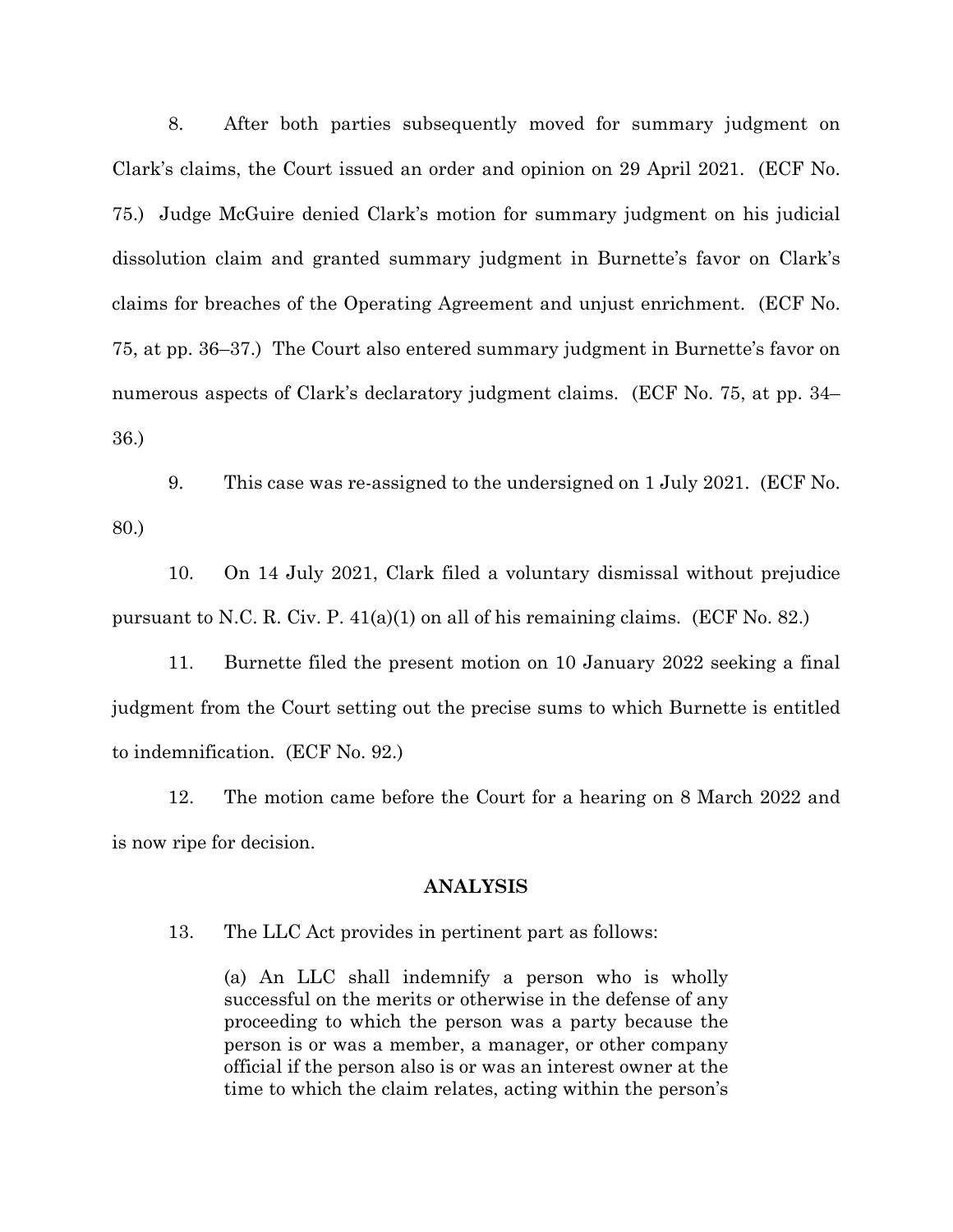scope of authority as a manager, member, or other company official against expenses incurred by the person in connection with the proceeding.

(b) An LLC shall reimburse a person who is or was a member for any payment made and indemnify the person for any obligation, including any judgment, settlement, penalty, fine, or other cost, incurred or borne in the authorized conduct of the LLC's business or preservation of the LLC's business or property, whether acting in the capacity of a manager, member, or other company official if, in making the payment or incurring the obligation, the person complied with the duties and standards of conduct (i) under G.S. 57D-3-21, as modified or eliminated by the operating agreement or (ii) otherwise imposed by this Chapter or other applicable law.

N.C.G.S. § 57D-3-31 (2021).

14. JBAC's Operating Agreement, in turn, states in relevant part as follows:

To the fullest extent required under and permitted by the [LLC] Act, the Company shall indemnify its Managers and make advances for expenses to Managers with respect to the matters capable of indemnification under the [LLC] Act.

(ECF No. 29.1, at p. 7.)

15. "[I]ndemnification is the right to be reimbursed for all out of pocket expenses and losses caused by an underlying claim." *Wheeler v. Wheeler*, 2018 NCBC LEXIS 156, at \*\*26–27 (N.C. Super Ct. Nov. 15, 2018) (quoting *[Majkowski](https://advance.lexis.com/document/?pdmfid=1000516&crid=bb47b068-d3c9-4657-97da-0f32c94ec654&pddocfullpath=%2Fshared%2Fdocument%2Fcases%2Furn%3AcontentItem%3A5TSS-2T21-JBM1-M118-00000-00&pdcontentcomponentid=288651&pdshepid=urn%3AcontentItem%3A5TR0-96F1-DXC7-J52Y-00000-00&pdteaserkey=sr7&pditab=allpods&ecomp=qzgpk&earg=sr7&prid=2a29a467-f999-4fa1-94e5-1207f043727d) v. Am. [Imaging](https://advance.lexis.com/document/?pdmfid=1000516&crid=bb47b068-d3c9-4657-97da-0f32c94ec654&pddocfullpath=%2Fshared%2Fdocument%2Fcases%2Furn%3AcontentItem%3A5TSS-2T21-JBM1-M118-00000-00&pdcontentcomponentid=288651&pdshepid=urn%3AcontentItem%3A5TR0-96F1-DXC7-J52Y-00000-00&pdteaserkey=sr7&pditab=allpods&ecomp=qzgpk&earg=sr7&prid=2a29a467-f999-4fa1-94e5-1207f043727d) Mgmt. Servs., LLC*, 913 A.2d 572, 586 (Del. Ch. 2006)). The availability of indemnification allows an entity to "allocate the risk of personal liability of directors, officers, employees, and agents." *Id*. at \*\*20 (cleaned up).

16. In his motion, Burnette argues that he is entitled to a final judgment in the total amount of \$320,866.64 for expenses and fees that he incurred defending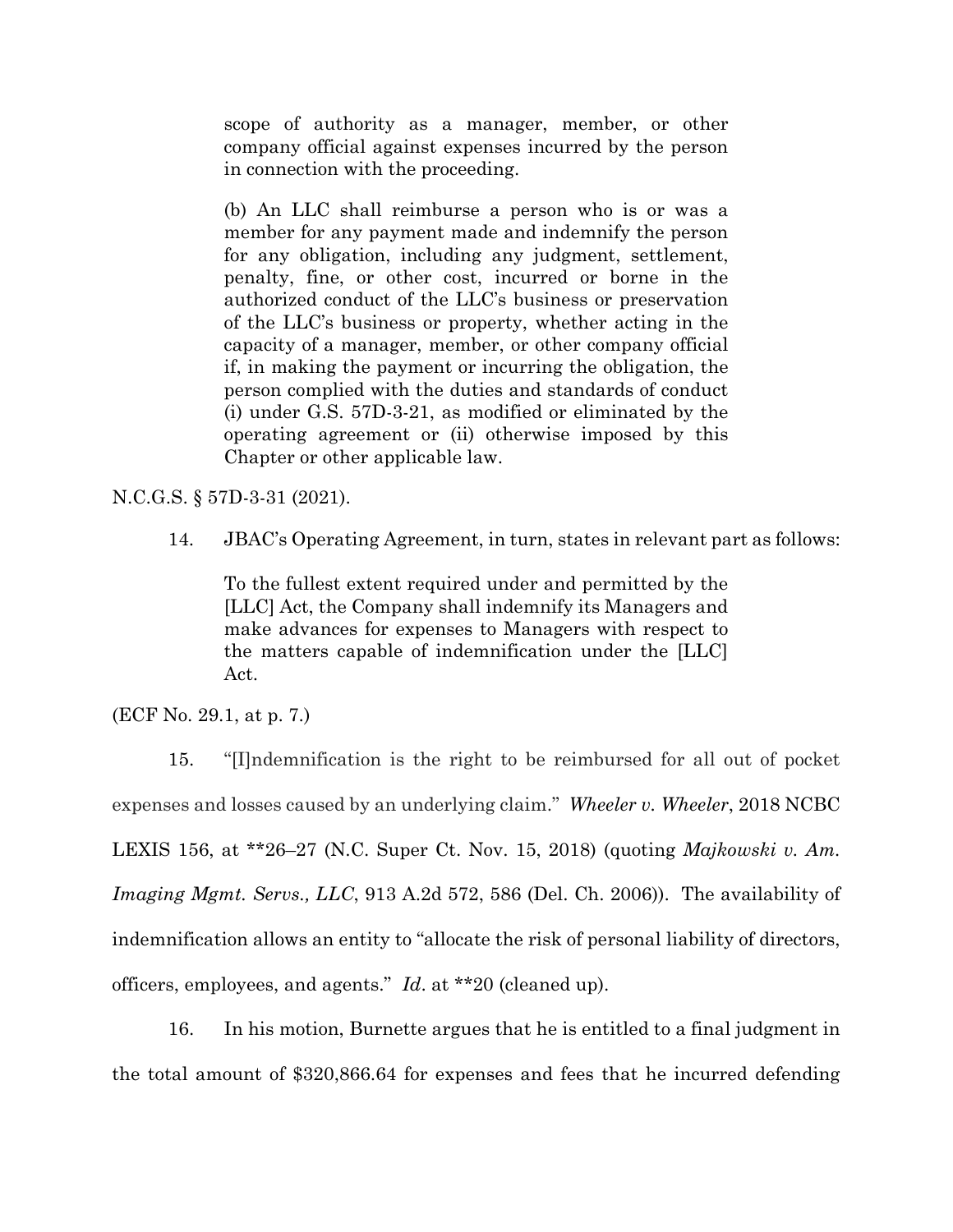himself and JBAC from Clark's claims in this action. (ECF No. 92, at p. 2.) Burnette seeks recovery of \$314,967.08 from JBAC on a theory of indemnification for fees incurred in the defense of this lawsuit and an award of \$5,899.56 from Clark individually for costs pursuant to N.C.G.S.  $\S$  7A-305(d). (ECF No. 92, at p. 2.)

17. With regard to the fees and expenses incurred by Burnette for which he seeks indemnification, the amount of \$6,025.53 was paid to the Pendergrass Law Firm for work completed *before* the filing of this lawsuit. (ECF No. 93, at p. 6.) The Pendergrass Law Firm billed Burnette for an additional \$4,041.50 in fees *after* the filing of this action. (ECF No. 93, at p. 6.) The Williams Mullen law firm then began representing Burnette and billed him for \$287,459.00 in attorneys' fees and \$8,052.31 in costs in the defense of this suit.<sup>[1](#page-5-0)</sup> (ECF No. 93, at p. 6.) Burnette further seeks indemnification in the amount of \$12,653.80 for fees incurred by an individual named Kristen Creech "for litigation support for this lawsuit." (ECF No. 93, at p. 6.) Burnette also argues that he is entitled to \$30,155.51 in pre-judgment interest due to JBAC's initial failure to advance amounts Burnette was forced to pay himself.[2](#page-5-1) Finally, Burnette contends that he is entitled to an award of post-judgment interest.[3](#page-5-2)

<span id="page-5-0"></span><sup>&</sup>lt;sup>1</sup> Burnette also incurred \$102,698.50 from Williams Mullen in attorneys' fees relating to the defense of JBAC in this action. (ECF No. 93, at p. 6.)

<span id="page-5-1"></span><sup>&</sup>lt;sup>2</sup> However, it is undisputed that JBAC did eventually advance Burnette \$110,000 for these incurred expenses. (ECF No. 93, at p. 2.)

<span id="page-5-2"></span><sup>&</sup>lt;sup>3</sup> At the hearing on Burnette's motion, the Court granted the request of Burnette's counsel for leave to submit an affidavit identifying the additional legal fees that have been incurred by Burnette's counsel in litigating the present motion. On 10 March 2022, Burnette's counsel submitted an affidavit stating that between the date the present motion was filed through 9 March 2022 an additional \$18,577.56 in fees have accrued. (ECF No. 102.) Clark has not challenged any aspect of this affidavit.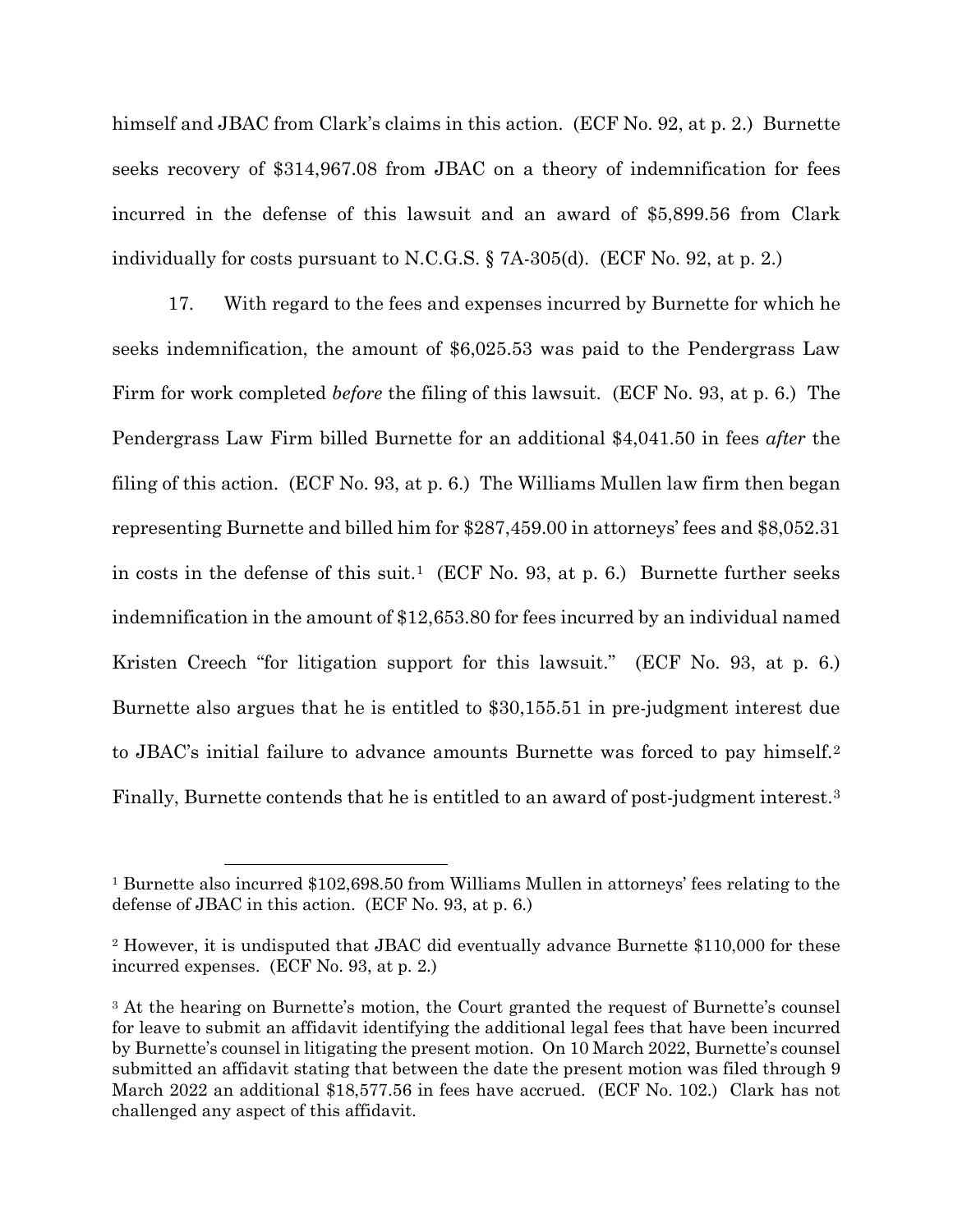18. Clark does not dispute that Burnette was successful in defending the claims against him in this action. He does, however, make several specific arguments in response to Burnette's motion, each of which is discussed below.

#### **A. Authority of Court to Enter Final Judgment**

19. As an initial matter, Clark argues that the entry of a final judgment at this time would be improper due to the "uncertain" resolution of all the claims in this action. As a basis for this argument, Clark contends that because the voluntary dismissal of his remaining claims was taken without prejudice pursuant to Rule 41, he has the right to refile those claims within one year. For this reason, he contends, the entry of a final judgment in this case prior to the expiration of the one-year period would be improper.

20. This argument, however, rests upon an incorrect interpretation of Rule 41. It is true that pursuant to Rule  $41(a)(1)$  Clark has the right to refile any of his claims as to which he took a voluntary dismissal within twelve months of the date of the dismissal. *See* N.C. R. Civ. P. 41(a)(1) ("If an action commenced within the time prescribed therefor, or any claim therein, is dismissed without prejudice under this subsection, a new action based on the same claim may be commenced within one year after such dismissal . . . ."). However, his ability to refile those claims does not preclude the Court from entering a final judgment at the present time as there are *currently* no claims remaining for resolution in this case. Clark has failed to offer any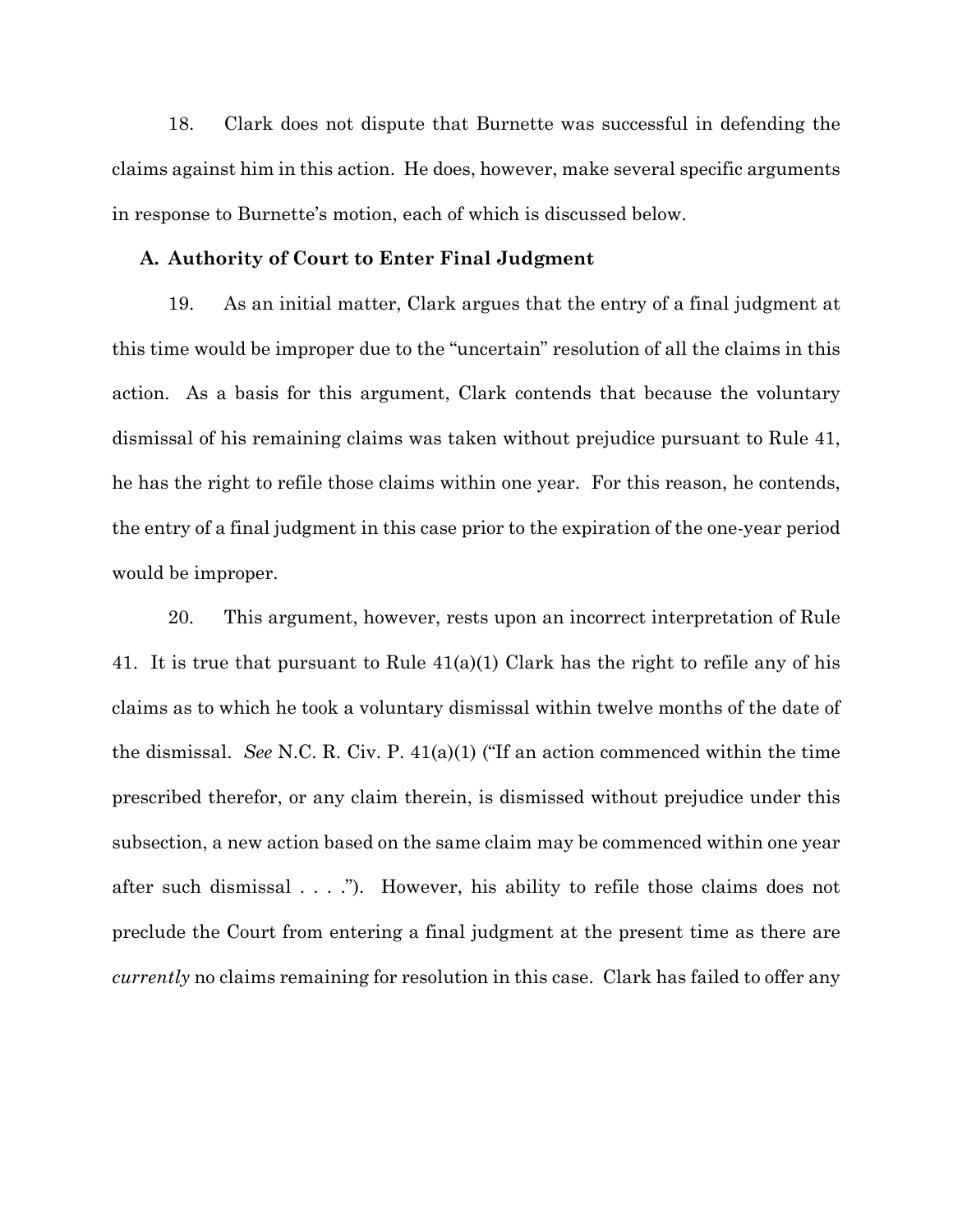legal authority for the proposition that no final judgment may be entered until the one-year period for refiling has expired.[4](#page-7-0)

21. Therefore, the Court concludes that the entry of a final judgment at the present time is appropriate.

### **B. Absence of Express Claim for Indemnification in Burnette's Counterclaims**

22. In his next argument, Clark contends that it would be inappropriate for the Court to order that Burnette be indemnified in a particular amount because Burnette's counterclaim did not specifically contain a claim for indemnification. In support of this contention, Clark asserts that the counterclaim, as pled, merely sought a declaration establishing as a general proposition Burnette's right to indemnification under the Operating Agreement and the LLC Act but stopped short of actually seeking indemnification. The Court disagrees.

23. Judge McGuire's Summary Judgment Order demonstrated the Court's recognition of the fact that this lawsuit would resolve not only Burnette's general entitlement to indemnification but also the specific amounts for which Burnette was to be indemnified. Indeed, as noted above, Judge McGuire directed the parties to confer and attempt to reach an agreement on the appropriate indemnification amounts and on a procedure for payment of those sums to Burnette. (ECF No. 65, at pp. 20–21.) In response to the Court's directive, the parties spent several months

<span id="page-7-0"></span><sup>4</sup> The Court's entry of a final judgment at the present time will not disturb Clark's ability to refile the previously dismissed claims in a new lawsuit as provided for under Rule 41 within the applicable one-year deadline.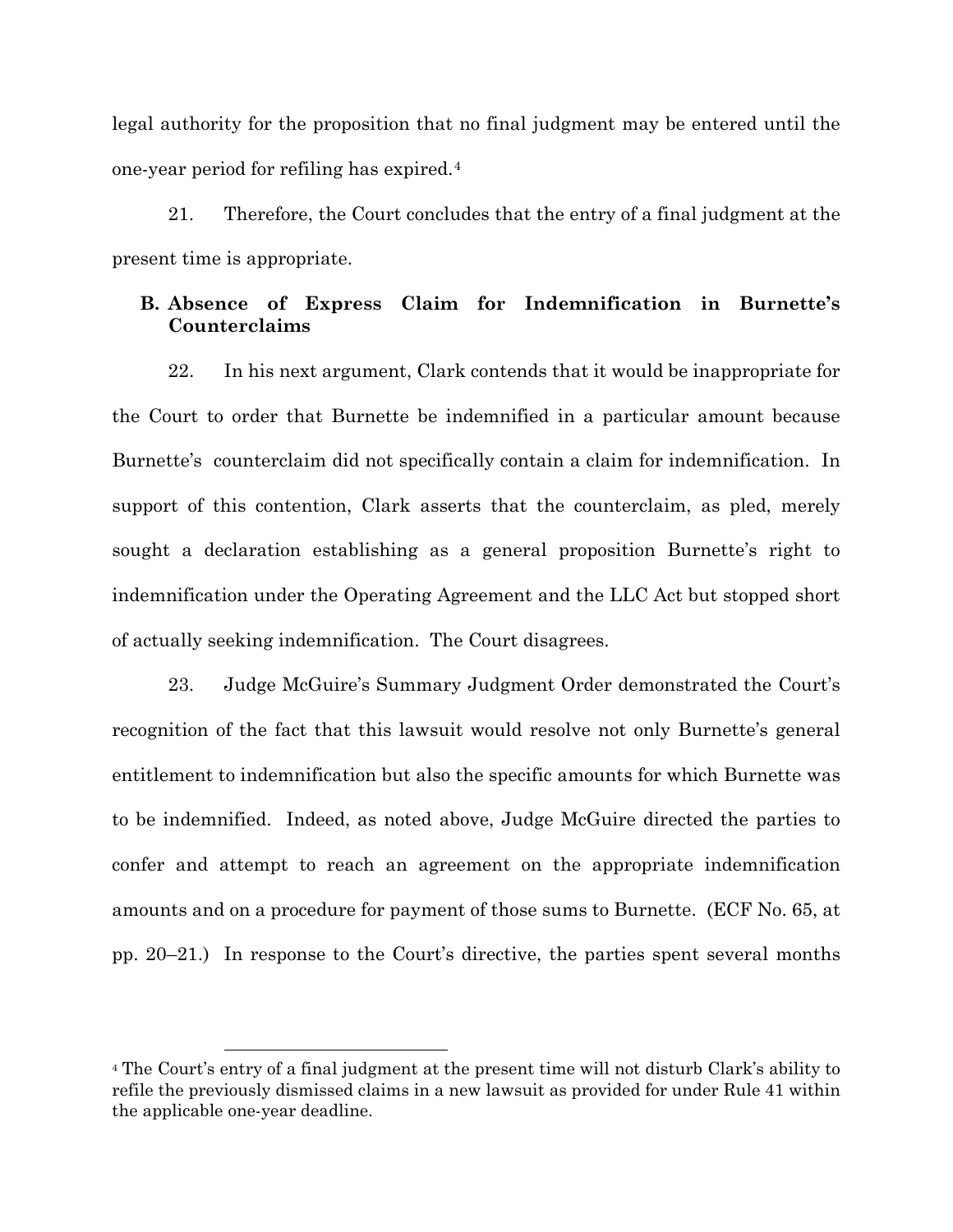conferring on this subject but were ultimately unable to reach an agreement. Their failure to do so necessitates a ruling by the Court on these issues.

24. Clark's argument is also inimical to basic notions of judicial economy. If the Court were to adopt Clark's position, Burnette would be required to file a new lawsuit in order to actually obtain indemnification. Such a requirement would make little sense. Moreover, the parties have each had a full and fair opportunity to brief these issues and present arguments to the Court.

25. For these reasons, the Court rejects Clark's argument on this issue.

#### **C. Discrepancies in Amounts Sought**

26. Next, Clark argues that the maximum amount of indemnification that could be awarded to Burnette is \$236,998.50 because of an agreement among counsel prior to the filing of this motion. In making this argument, Clark relies upon a series of emails between his attorney and Burnette's attorney during the period in which counsel were attempting to reach an agreement on the amounts of reimbursement owed pursuant to Judge McGuire's directive. Clark asserts that the exchange of emails shows that counsel for both parties agreed that reimbursement to Burnette in the amount of \$236,998.50 was appropriate. In light of this agreement, Clark asserts, Burnette is precluded from seeking the greater amount of \$320,866.64 in the present motion.

27. To the extent Clark is arguing that these emails created a binding contract between the parties, the Court is unpersuaded. In an email from Burnette's counsel dated 24 August 2021 following the exchange of emails upon which Clark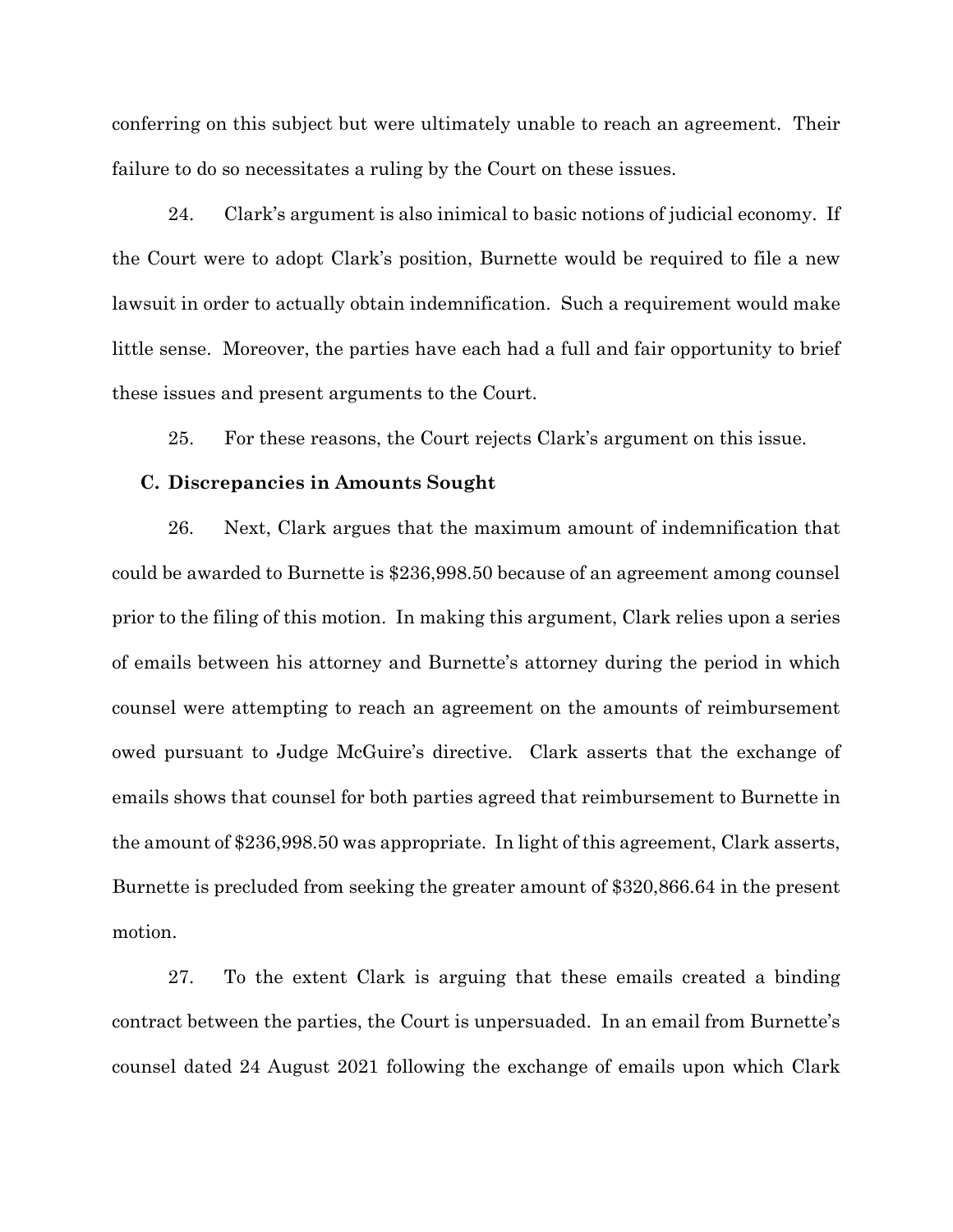relies, Burnette's counsel wrote that he would "confer with [Burnette] to confirm his agreement with these amounts[.]" (ECF No. 96.1, at p. 1.) The clear implication of this statement is that Burnette had not yet assented to the indemnification amount discussed between counsel in the prior emails. Therefore, no binding agreement was formed. *See Howard v. IOMAXIS, LLC*, 2020 NCBC LEXIS 57, at \*20 (N.C. Super. Ct. May 1, 2020) (cleaned up) (declining to give effect to a Memorandum of Settlement that manifested "an intent not to become bound until the execution of a more formal agreement.").

#### **D. Satisfaction of Judgment**

28. Clark next requests that any final judgment entered by the Court include a specific mechanism for how the judgment is to be satisfied in light of the illiquidity of JBAC's assets. He speculates as to various problems that might exist for JBAC if any judgment entered by the Court fails to include such a provision. Specifically, Clark requests that the Court "direct as part of its judgment, pursuant to N.C. Gen. Stat. § 1-362, that property in the hands of JBAC, as a judgment debtor, is to be sold under execution." (ECF No. 97, at p. 12.)

29. However, Clark provides no legal authority that would permit the Court to dictate the manner in which execution on its judgment will occur. The only statute that Clark cites in his brief on this issue—N.C.G.S. § 1-362—is contained in a section of our General Statutes entitled "Supplemental Proceedings" and has no applicability *prior* to the entry of a judgment.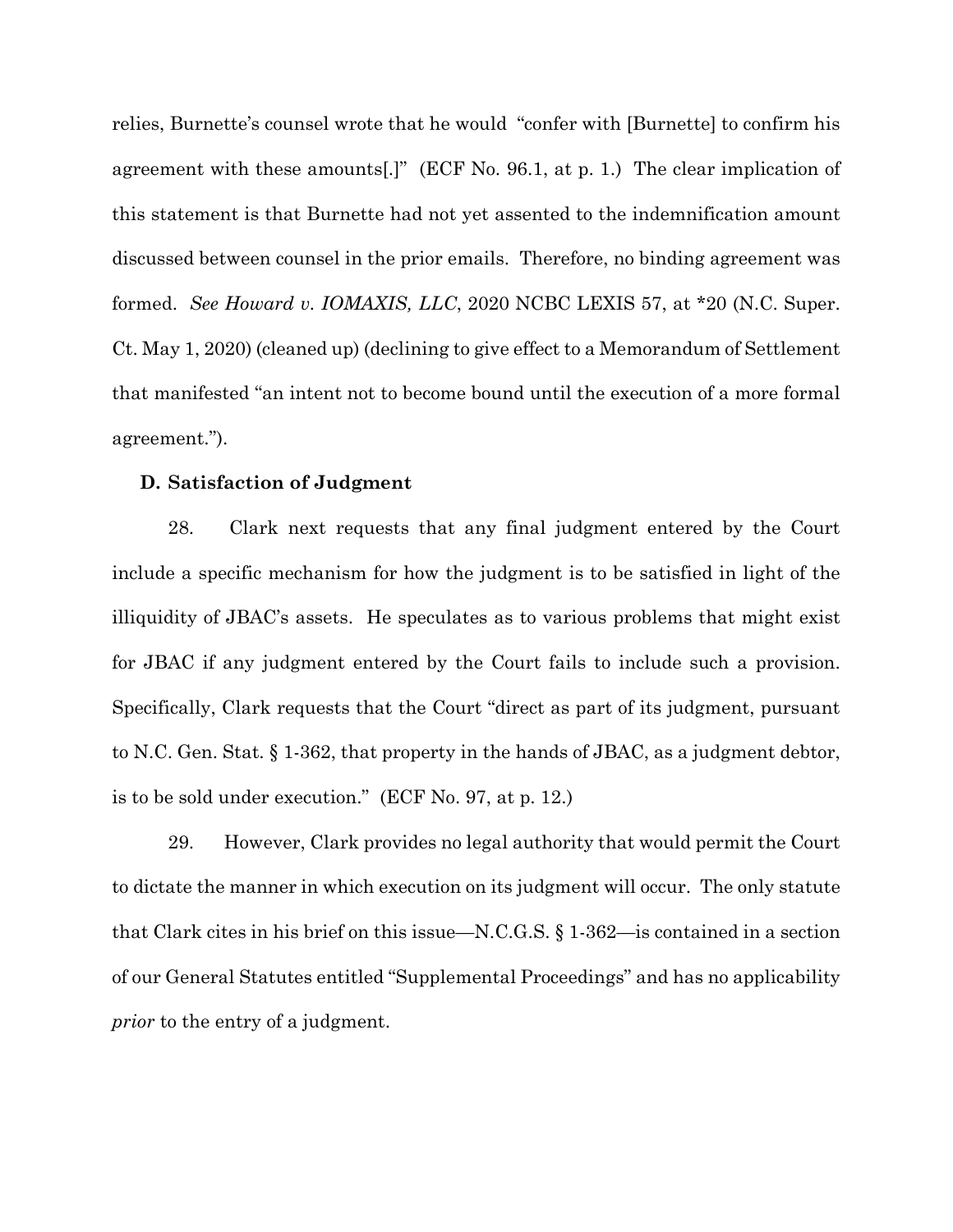30. Therefore, because this Court lacks the authority to dictate the manner in which the judgment it enters will be satisfied, Clark's request must be denied.

### **E. Specific Reimbursable Amounts**

31. In his remaining arguments, Clark challenges certain categories of fees and expenses sought by Burnette as to which he contends indemnification is not proper. The Court will address each of these arguments in turn.

#### **1. Pre-Litigation Fees**

32. Clark argues that the LLC Act does not permit indemnification of legal fees incurred prior to the filing of litigation and that, for this reason, the \$6,025.53 in fees paid by Burnette to the Pendergrass Law Firm for work completed *before* this lawsuit was filed cannot be recovered on a theory of indemnification.<sup>5</sup> In response, Burnette contends that the LLC Act's language permitting indemnification for fees incurred "in connection with the proceeding" shows the General Assembly's intent to include pre-suit fees within the scope of indemnifiable expenses.

33. A resolution of this issue requires the Court to engage in statutory construction. In analyzing the parties' arguments on this issue, the Court deems the existence of material differences in the wording of the relevant portions of the LLC Act and the North Carolina Business Corporation Act ("NCBCA") to be significant.

34. The LLC Act authorizes indemnification of expenses incurred "in connection with the proceeding." N.C.G.S. § 57D-3-31 (2021). The Act, in turn, defines a "proceeding" as "[a]ny civil or criminal proceeding or other action pending

<span id="page-10-0"></span><sup>5</sup> Clark does not contest Burnette's right to reimbursement of the \$4,041.50 in fees billed by the Pendergrass Law Firm *after* this lawsuit was filed.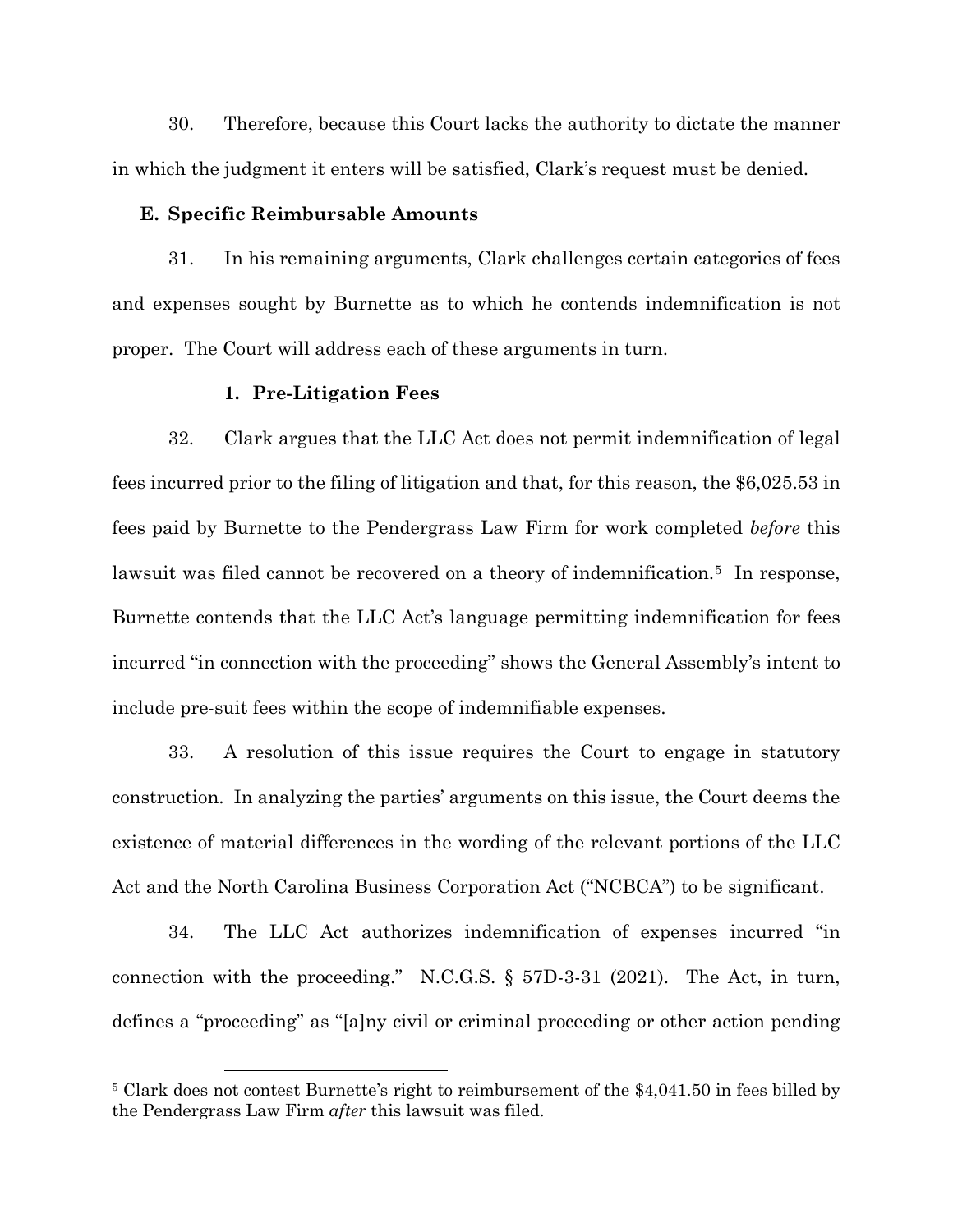before any court of law or other governmental body or agency or any arbitration proceeding." *Id*. § 57D-1-03.

35. By way of comparison, the NCBCA likewise provides for indemnification as to reasonable expenses incurred "in connection with the proceeding." *Id*. § 55-8- 52. However, the NCBCA defines "proceeding" as it relates to indemnification as "any *threatened*, pending, or completed action, suit, or proceeding, whether civil, criminal, administrative, or investigative and whether formal or informal." *Id*. § 55-8-50 (emphasis added).

36. Clark argues the fact that the definition of "proceeding" in the LLC Act does not expressly encompass "threatened" actions demonstrates that the General Assembly did not intend to include pre-litigation fees as indemnifiable expenses under the Act. Burnette, conversely, contends that any difference in the wording of these two definitions is immaterial because the term "in connection with the proceeding" included in both the LLC Act and the NCBCA is broad enough to encompass both pending *and* threatened litigation.

37. Issues of statutory interpretation present "a question of law." *McLeod v. Nationwide Mut. Ins. Co.*, 115 N.C. App. 283, 288 (1994), *disc. review denied,* 337 N.C. 694 (1994) (cleaned up). "The cardinal principle of statutory interpretation is to ensure that legislative intent is accomplished." *Id.* In seeking to ascertain the intent of the legislature, the Court is mindful of the presumption that the General Assembly "acted with full knowledge of prior and existing law." *Ridge Cmty. Inv'rs, Inc. v. Berry*, 293 N.C. 688, 695 (1977) (cleaned up).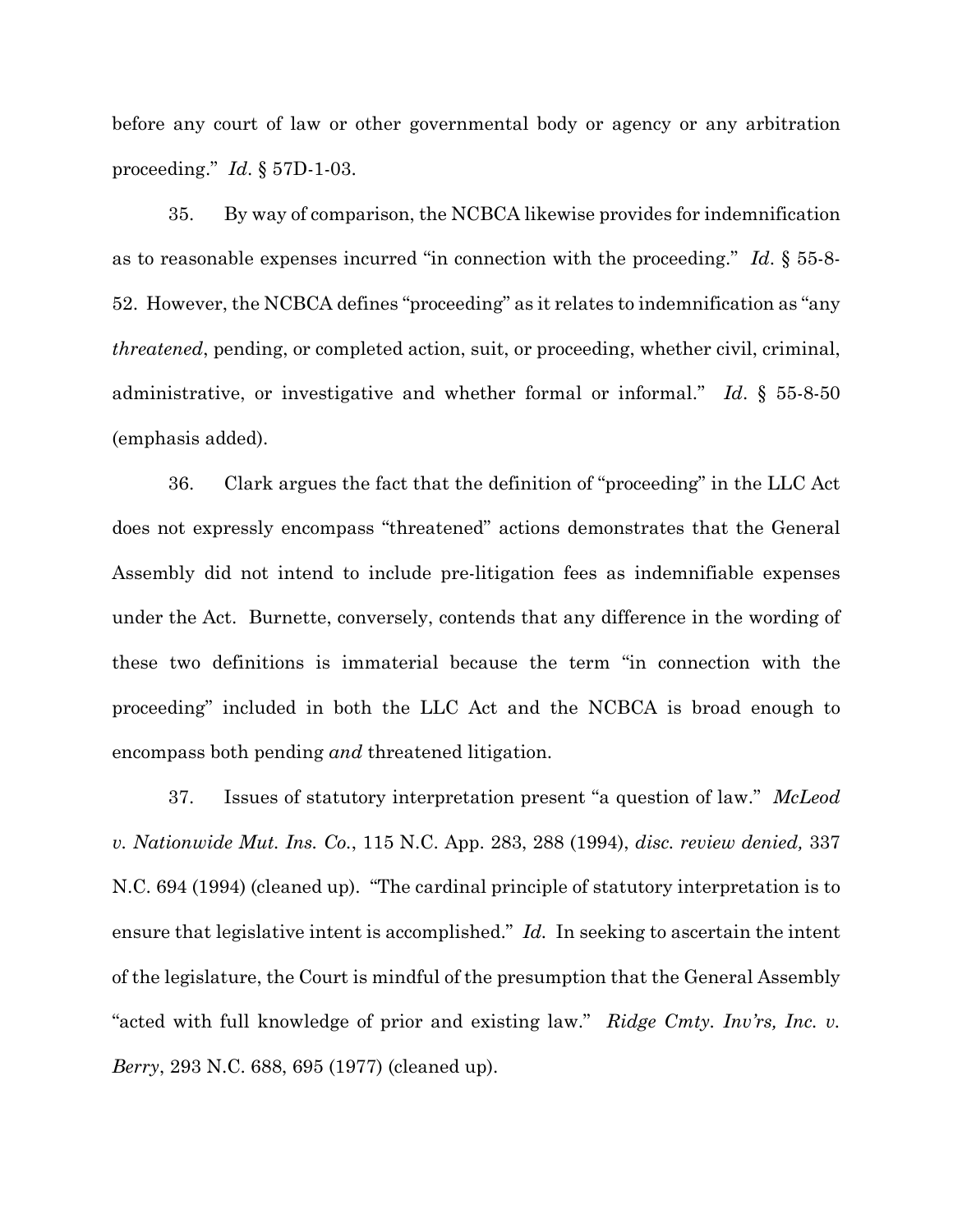38. Although it is not clear why the General Assembly would have wanted to establish different rules for indemnification-related issues depending on whether they arose in the context of limited liability companies or corporations, the Court is not free to ignore the above-referenced differences in the two respective definitions of the word "proceeding." In reviewing these two statutes *in pari materia*, the General Assembly has recognized a distinction between actual lawsuits and merely threatened lawsuits and only permitted indemnification as to the latter in the context of corporations. Because the \$6,025.53 in fees paid by Burnette to the Pendergrass Law Firm was incurred before the dispute between Clark and Burnette ripened into a lawsuit, the Court is unable to conclude that these fees are properly subject to indemnification.[6](#page-12-0)

39. Therefore, because the LLC Act does not provide for indemnification as to pre-litigation expenses, the Court concludes that the \$6,025.53 in fees billed by the Pendergrass Law Firm before the filing of this lawsuit is not indemnifiable.

### **2. Expenses for Work Performed by Creech**

40. In his next contention, Clark contends that the \$12,653.80 amount reflecting work performed by Kristin Creech—a non-lawyer acquaintance of Burnette's who he engaged to perform administrative services related to his defense of this lawsuit—is not permitted as an indemnifiable expense under the LLC Act. Burnette argues in response that Creech's expenses were incurred specifically in

<span id="page-12-0"></span><sup>6</sup> Indeed, the Court notes that Judge McGuire's Summary Judgment Order stated that Burnette was entitled to indemnification "in his defense of the claims against him *in this lawsuit*." (ECF No. 65, at p. 19 (emphasis added).)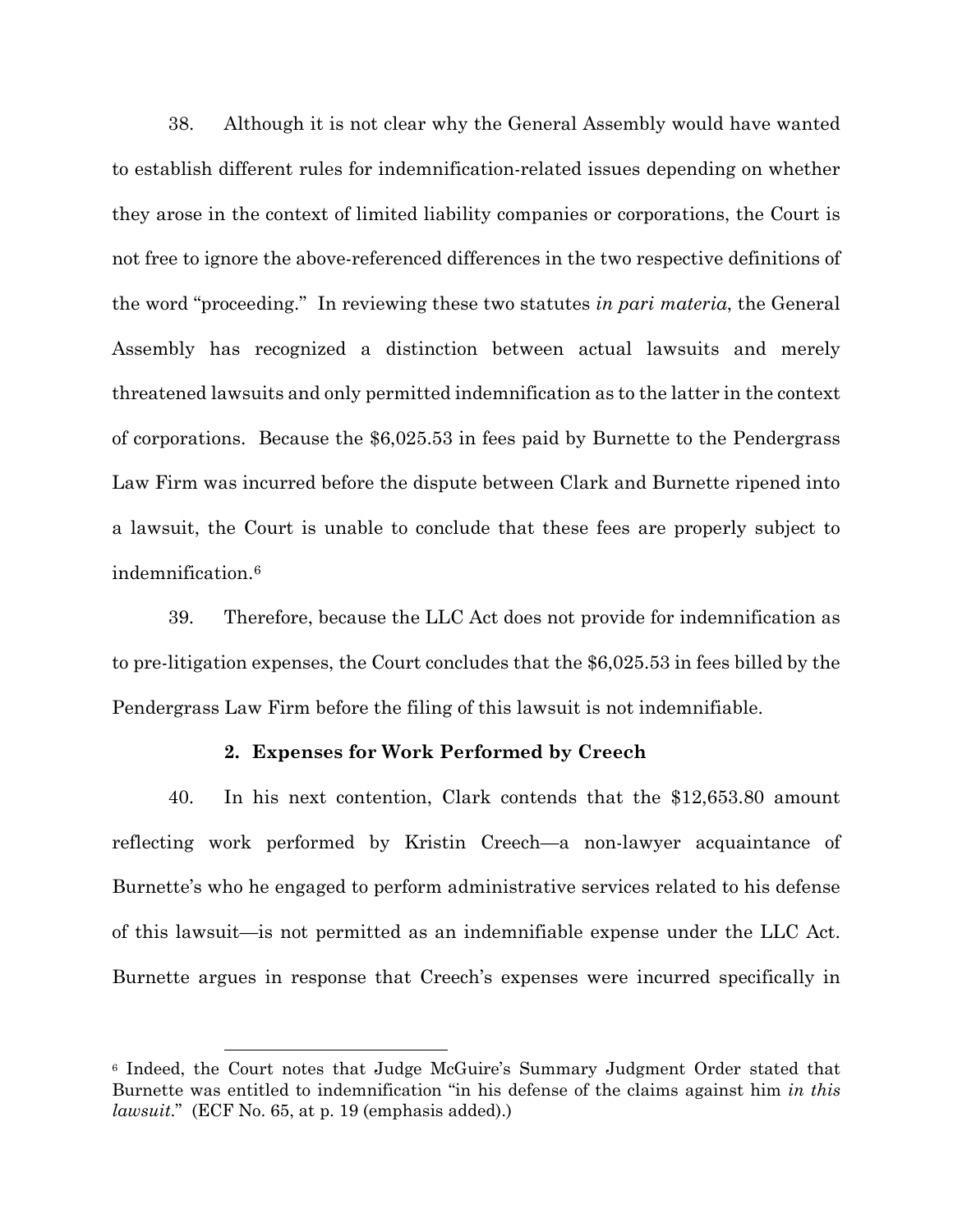connection with the litigation, which is the sole requirement for indemnification under the LLC Act.

41. Section 5.05 of JBAC's Operating Agreement provides for indemnification of managers "[t]o the fullest extent required under and permitted by the Act[.]" (ECF No. 40.2, at p. 7.) As quoted above, the LLC Act permits indemnification for expenses incurred "in connection with the proceeding." N.C.G.S. § 57D-3-31 (2021).

42. Burnette testified that Creech billed him for "tasks that were directly related to the lawsuit, including review of documents for production, retrieval of data, and other similar services" and that her bills contained "detailed time entries." (ECF No. 94.3, at pp. 1–2.) Finally, he testified that Creech was paid by check for expenses related to the litigation and that to the extent that she performed other tasks for Burnette not related to this litigation, she was paid separately. (ECF No. 57.1, at pp. 8–10.)

43. Although Clark asserts that these tasks could have been performed by a paralegal for the law firm Burnette retained to defend him and JBAC in the lawsuit, Clark has failed to point to either (1) any evidence rebutting the proposition that the services at issue were reasonably related to the defense of the lawsuit; or (2) any legal authority barring Burnette's right to indemnification for expenses relating to tasks performed by an independent contractor that bear an appropriate nexus to the litigation. Thus, the Court concludes that the \$12,653.80 in expenses billed by Creech is recoverable.